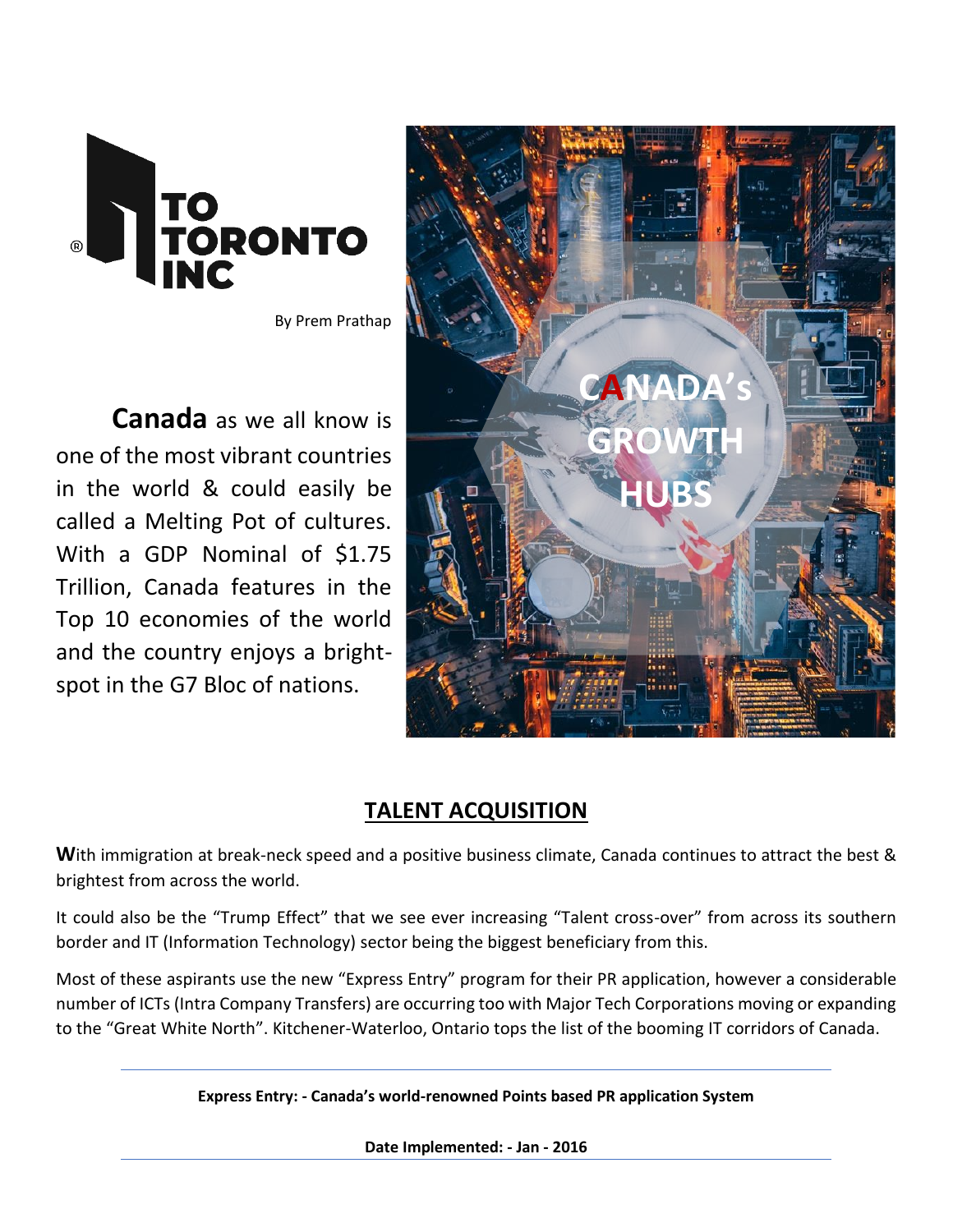# **BUSINESS MIGRATION**

 **CANADA** is also dynamically welcoming Business Migrants who can invest in Canada, or start a business in Canada. This in turn supports the continuous and strategic development of the Canadian economy and most importantly create jobs for Canadians and Permanent Residents.

This is a very dynamic and exciting stream where both federal and provincial government is investing their resources. They need every such business coming to Canada grow, prosper and scale which will contribute to nation building as we discussed.

Other Immigration streams are also contributing to the success of these new businesses as we have more and more people making different Canadian Cities/Provinces their homes and that means more money in circulation in the economy by diverse ways of spending be it Grocery shopping or Real Estate Investments.

This makes virtually every industry attractive depending on the choice of location/city for your business. This choice is significant as one location might have a huge opportunity for speciality cuisine whereas the other one has office space shortage.



## **Excerpts from CTV news Feb 2020 article: -**

"Canada's population growth is being felt most in the nation's cities – but not necessarily the *biggest cities.*

*Statistics Canada break down the country's population as of July 1, 2019, in each of the city's largest population centres, which it refers to as census metropolitan areas (CMAs).*

*These 35 CMAs are home to more than 70 per cent of Canada's population, and their share is getting bigger. Their population increased by 1.7 per cent between July 2018 and July 2019, as compared to 0.6 per cent population growth in the more rural areas not covered by CMAs.*

*One CMA clearly led the way when it came to population growth: Kitchener, Cambridge and Waterloo, Ont. added 2.8 per cent more residents during the year, well ahead of the 2.3-percent growth rate in London-Ontario and the Ontario portion of Ottawa-Gatineau, Halifax, Saskatoon & Edmonton rounded out the top six cities for population rate growth."*